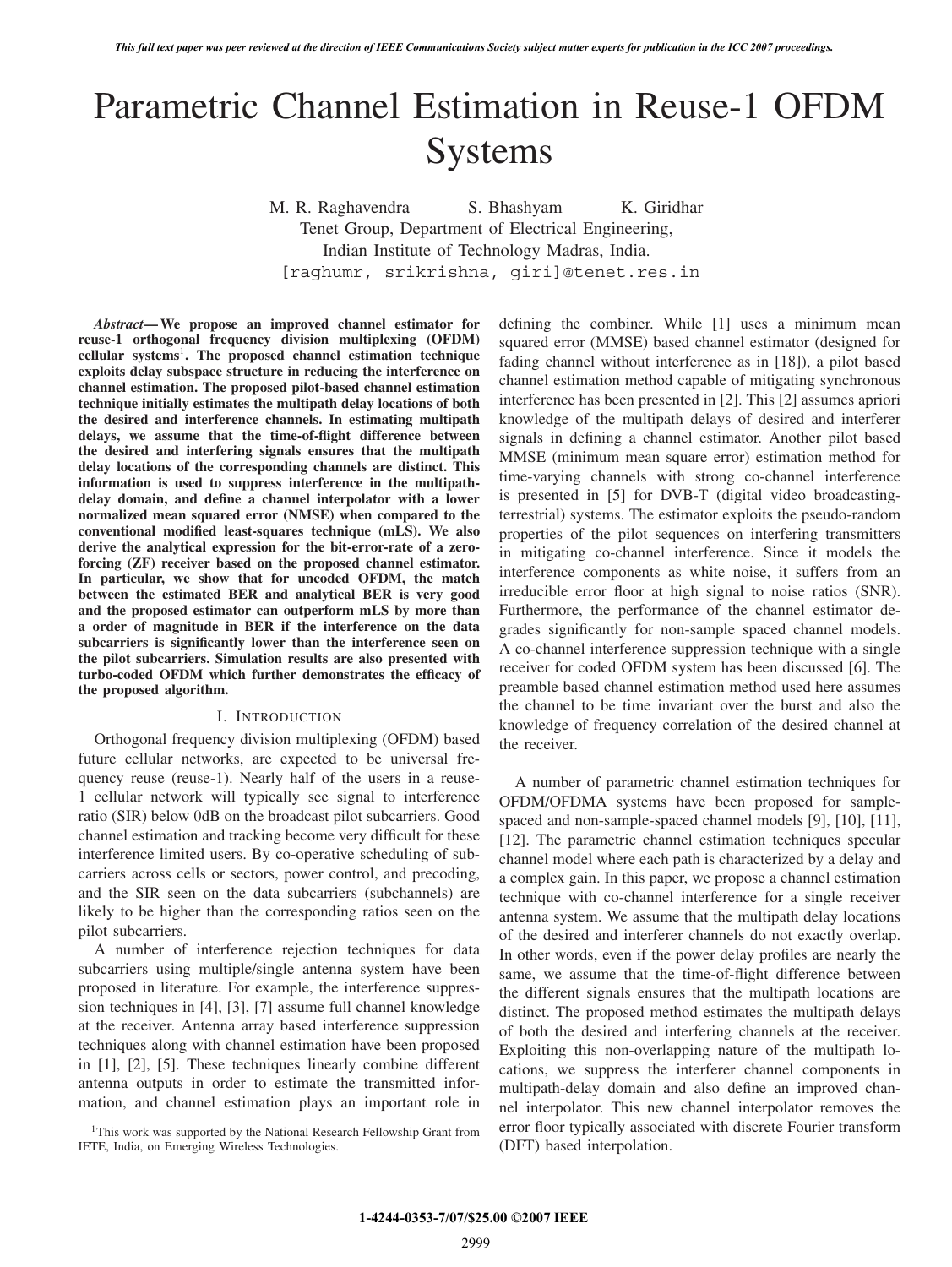## *A. Basic Notation*

Bold face letters denote vectors or matrices;  $(.)^T, (.)^*, (.)^H$ denote transpose, complex conjugate, Hermitian respectively; E[.] denotes the expectation operator;  $\mathcal{CN}(\mathbf{x}, \mathbf{C})$  represent complex Gaussian vector with mean **x** and variance  $C$ ;  $I_K$ denotes the  $K \times K$  identity matrix;  $\mathbf{0}_{p \times q}$  denotes the matrix of size  $p \times q$  with zero entries; diag(**x**) is the diagonal matrix with elements of the vector **x** on its main diagonal.

# II. OFDM SYSTEM MODEL

Consider an OFDM system operating with a bandwidth of  $B = \frac{1}{T} Hz$  (*T* is the sampling period). The system consists of *K* subcarriers of which *K* are useful subcarriers (excluding K subcarriers of which  $K<sub>u</sub>$  are useful subcarriers (excluding guard bands and DC subcarrier) with the set  $\mathcal I$  indicating useful subcarrier positions.

The baseband equivalent of the time-varying channel impulse response is modeled as a wide-sense stationary uncorrelated scatterer (WSSUS) zero mean complex Gaussian process. The channel impulse response has L multipath components where each path is characterized by a complex gain factor  $h_l$  and a delay  $\tau_l$  [9], and has the form  $h(\tau, t) = \nabla^L h_l(l) \delta(\tau - \tau)$ , where  $h_l(m)$  is a zero mean complex  $\sum_{l=1}^{L} h_t(l) \delta(\tau - \tau_l)$ , where  $h_t(m)$  is a zero-mean complex<br>Gaussian random variable with  $F[h_1(m)h^*(m)] = \tau^2$  and Gaussian random variable with  $E[h_t(m)h_t^*(m)] = \sigma_t^2$  and  $E[h_t(h)h^*(m)] = 0$  for  $k \neq m$ . The paths fade independently  $E[h_t(k)h_t^*(m)] = 0$  for  $k \neq m$ . The paths fade independently<br>according to the time-correlation function  $E[h_t(l)h_{tt}(l)] =$ according to the time-correlation function  $E[h_t(l)h_{t'}(l)] =$  $\sigma_t^2 J_0(2\pi f_d(t-t'))$  where  $J_0(.)$  is the zeroth order Bessel<br>function of the first kind and f, is Doppler frequency in function of the first kind and  $f_d$  is Doppler frequency in Hz. The sampled channel in frequency domain is given as  $\mathbf{H}_n = \mathbf{F}\mathbf{h}_n$  where  $\mathbf{h}_n = [h_n(1), h_n(2), ..., h_n(L)]^T$  and the  $(l, k)^{th}$  element of the Fourier basis matrix **F** is

$$
[\mathbf{F}]_{l,k} = \exp\left(\frac{-j2\pi k\tau_l}{KT}\right) \quad k = 0, 1, ..., K - 1, \quad l = 1, 2, ..., L.
$$
\n(1)

If the variation in the multipath delay locations over  $N$  OFDM symbols is smaller than the resolution of the system  $(\frac{1}{T})$ , then we can assume delay locations to be constant over  $N$ symbols<sup>2</sup>(for details refer section 3, [11]). Assuming accurate frequency synchronization and neglecting inter-carrierinterference (ICI), the received signal vector in frequency domain at time  $n$  is,

$$
\mathbf{Y}_n = \mathbf{X}_n \mathbf{H}_n + \mathbf{V}_n \tag{2}
$$

where  $X_n$  is the diagonal matrix with data symbols  $[X_{0,n}, X_{1,n},..., X_{K-1,n}]$  and  $\mathbf{H}_n$  is the sampled frequency response of the channel at  $n^{th}$  OFDM symbol. The zero mean complex Gaussian noise vector  $V_n$  has distribution  $\mathbf{V} \sim \mathcal{CN}(\mathbf{0}, \sigma^2 \mathbf{I}_K).$ 

Consider a downlink scenario with users at cell edge or sector edge. We restrict our discussion to a single interferer case, even though this method can be extended for multiple interferers as well. The user receives signals from both desired and interfering base stations (BS's). It is assumed that the receiver is synchronized to the desired BS and that all the base stations are frequency and frame synchronized. Let  ${\tau_d}$ ,  ${\bf h}_{d,n}$ ,  ${\bf H}_{d,n}$  and  ${\tau_i}$ ,  ${\bf h}_{i,n}$ ,  ${\bf H}_{i,n}$  denote the multipath delay locations (with  $\tau_{d,1} = 0$ ), the channel impulse responses and the sampled channel frequency responses of desired and interferer, respectively. Let  $L = L_d + L_i$  denote the total number of multipath components. We assume that the maximum delay spread of each of the channel (with respect to  $\tau_{d,1} = 0$ ) is smaller than the duration of cyclic prefix. Without loss of generality, we assume the average signal and channel variance is unity i.e.,  $E[|H|^2] = 1$  and  $E[|X|^2] = 1$  for both desired and interferer signals. Let K, represent the number desired and interferer signals. Let  $K_d$  represent the number of subcarriers allocated to the desired user, with the set  $\mathcal{I}_d$ indicating their subcarrier indices. The received signal vector in frequency domain on the data subcarriers of the desired user at  $n^{\text{th}}$  OFDM symbol is

$$
\mathbf{Y}_n = \mathbf{X}_{d,n} \mathbf{H}_{d,n} + \frac{1}{\sqrt{\gamma_d}} \mathbf{X}_{i,n} \mathbf{H}_{i,n} + \mathbf{V}_n \tag{3}
$$

where  $\gamma_d$  represent signal to interference ratio (SIR) on data subcarriers. The signal to noise ratio (SNR) per subcarrier is defined (in dB) as

$$
\lambda \triangleq \frac{E\left[|H_{\rm d}|^2\right]E\left[|X_{\rm d}|^2\right]}{E\left[|V|^2\right]} = \frac{1}{\sigma^2}.\tag{4}
$$

The OFDM frame structure is similar to the IEEE 802.16d/e WMAN standard [21] as captured follows. At the start of every OFDM frame, a preamble symbol is transmitted from all basestations (BS). Assuming BS with a single transmit antenna<sup>3</sup>, the three BS's (one per sector) are allocated orthogonal, equispaced subcarriers (i.e., preamble symbol is based on 1/3 reuse design). Let  $K<sub>pre</sub>$  represent the number of subcarriers allocated with the set  $\mathcal{I}_{\text{pre}}$  indicating subcarrier positions for the desired transmitter. The following OFDM symbols contain pilot subcarriers in reuse-1 mode "shared" by all BS's for channel tracking. Let  $K_{\text{pil}}$  represents the number of pilots with the set  $\mathcal{I}_{\text{pil}}$  indicating their subcarrier indices. For a fixed number of pilot subcarriers in an OFDM symbol, it has been shown that the mean square error in the channel estimation is minimum if the pilots are *equi-spaced* and *equi-powered* on the frequency grid [13], [14].

## III. CHANNEL ESTIMATION

The channel "sounding" is carried out by inserting pilot subcarriers in the time-frequency grid. In conventional channel estimation, the estimates on the pilot subcarriers are then interpolated over data subcarriers. In the presence of interference, since the pilot subcarrier positions of the desired and interferer BS's overlap, the channel measured at the edge of the cell be severely corrupted and cannot be used for data detection. In order to combat interference on pilot carriers, the use of pseudo-random (PR) pilot sequences from the desired and interferer BS's is proposed in [21], [22]. While this gives some

<sup>2</sup>For the system parameters considered in the simulation, we can assume  $N \leq 600$ 

<sup>&</sup>lt;sup>3</sup>Method is extendable to multiple transmit antennas too, but we do not discuss here for brevity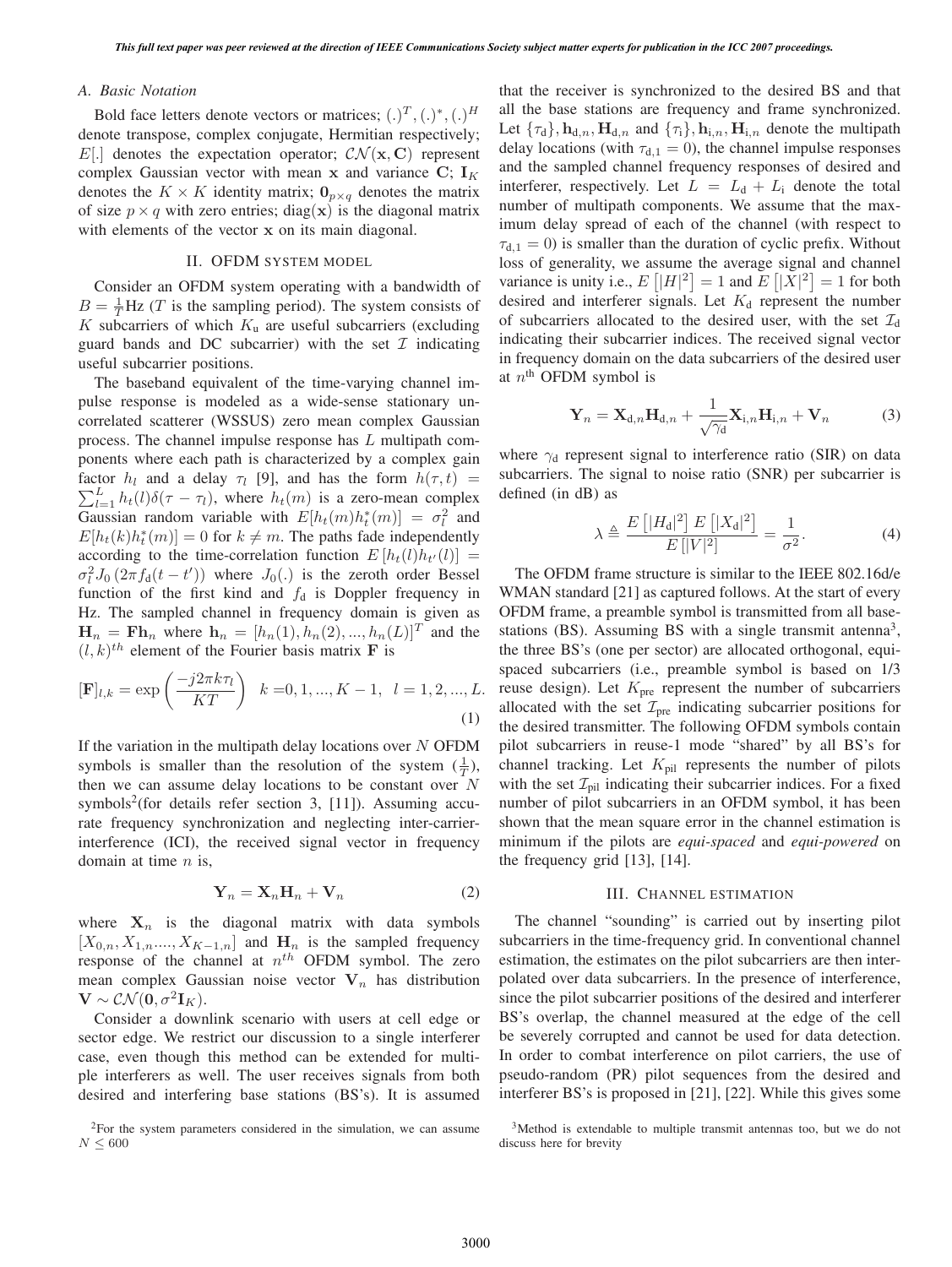$co-channel$  interference  $(CCI)$  mitigation<sup>4</sup>, such schemes fail when interference is strong. In further discussions we refer the above channel estimation technique as PR-mLS.

In this paper, we propose to transmit same pilot sequences from desired and interferer BS's so as to measure the statistics of the combined channel. From the estimated statistics, the proposed method computes the multipath delays of both the desired and interfering channels at the receiver. Exploiting this information, the interferer is suppressed in multipath-delay domain and the improved channel interpolator is defined. The proposed channel estimation method involves :

- (1) estimating multipath delays
- (2) detecting the desired user multipath delays
- (3) interference rejection and channel interpolation.

Considering the pilot subcarrier positions in (3) we have,

$$
\mathbf{Y}'_n = \mathbf{X}'_{d,n} \mathbf{H}'_{d,n} + \frac{1}{\sqrt{\gamma_p}} \mathbf{X}'_{i,n} \mathbf{H}'_{i,n} + \mathbf{V}'_n \tag{5}
$$

where  $\gamma_{p}$  denotes the SIR on pilot subcarriers.

In order to estimate channel multipath delay locations of desired and interfering channels, the same pilot symbols are sent from both the transmitters, i.e.,  $\mathbf{X}_{d,n}^{\prime} = \mathbf{X}_{i,n}^{\prime}$  with the pilot<br>symbol energy  $|X^{\prime}|^2 = 1$ . The least squares (**J** S) channel symbol energy  $|X_{d,n}'|^2 = 1$ . The least squares (LS) channel estimates on pilot subcarriers [8] are given by

$$
\widehat{\mathbf{H}}'_{n} = \mathbf{X}'^{-1}_{d,n} \mathbf{Y}'_{n} = \mathbf{H}'_{d,n} + (1/\sqrt{\gamma_{p}}) \mathbf{H}'_{i,n} + \mathbf{X}'^{-1}_{d,n} \mathbf{V}'_{n}
$$
 (6)

$$
= \mathbf{F}_{d}' \mathbf{h}_{d,n} + (1/\sqrt{\gamma_{p}}) \mathbf{F}_{i}' \mathbf{h}_{i,n} + \underbrace{\mathbf{X}_{d,n}'^{-1} \mathbf{V}_{n}'}_{\mathbf{V}_{n}'' \sim \mathcal{CN}(\mathbf{0}, \sigma^{2} \mathbf{I}_{K_{\text{pil}}})}
$$
(7)

where  $\mathbf{F}'_d$ ,  $\mathbf{F}'_i$  are sub-matrices derived by retaining rows corresponding to pilot subcarrier locations in  $\mathbf{F}_d$ ,  $\mathbf{F}_i$ . The matrices  $\mathbf{F}_{d}$  and  $\mathbf{F}_{i}$  are constructed as in (1) with multipath delays  $\{\tau_{d}\}$ and  $\{\tau_i\}$ , respectively. Since we have assumed the multipath delays of desired and interferer channels do not overlap, the columns of the matrix  $[\mathbf{F}_d \ \mathbf{F}_i]$  are different.

The first part of the algorithm is estimating multipath delay locations of the channels involved in (6). This equation can be viewed as the output of a sensor array with  $L$  far-field narrowband sources. The problem of multipath delay estimation in (6) is equivalent to the direction of arrival (DOA) estimation of different narrow band sources. If the observed signal-space exhibits the required shift invariance property, then the computationally efficient ESPRIT (estimation of signal parameters using rotational invariance method) algorithm can be used for DOA estimation [16]. Indeed, the signal-space spanned by the pilot channel estimates exhibits this shift-invariance property enabling ESPRIT for multipath delay estimation  $[9]^5$ . The autocorrelation matrix  $R$ <sup>H</sup> of channel estimates is estimated as

$$
\widehat{\mathbf{R}}_{\mathrm{H}} = \sum_{n=1}^{M} \widehat{\mathbf{H}}_{n}^{\prime} \widehat{\mathbf{H}}_{n}^{\prime H}
$$
\n(8)

<sup>4</sup>CCI mitigation on channel estimates is possible provided the CCI is weak and/or the number of pilots is much larger than channel impulse response length

<sup>5</sup>The presence of zero-tones should be accounted in deriving shift invariant subspaces from the signal-space of the channel estimates

where M is the number of OFDM symbols considered for averaging. The rate of updation of the auto-correlation matrix can be improved further by exploiting the signal-space structure of pilot channel estimates [17].

The estimated autocorrelation matrix  $R<sub>H</sub>$  can be decomposed using eigenvalue decomposition (EVD) as  $\mathbf{R}_{\text{H}} = \sum_{m=1}^{K_{\text{pil}}} \hat{\lambda}_m \hat{\mathbf{u}}_m \hat{\mathbf{u}}_m^H$  where  $\hat{\lambda}_1, \hat{\lambda}_2, ..., \hat{\lambda}_{K_{\text{pil}}}$  are the eigenvalues arranged such that  $\hat{\lambda}_1 \geq \hat{\lambda}_2 \geq ... \geq \hat{\lambda}_{K_{\text{nil}}}$  and  $[\hat{\mathbf{u}}_1, \hat{\mathbf{u}}_2, ..., \hat{\mathbf{u}}_{K_{\text{pil}}}]$  are the corresponding eigenvectors.

## *A. Estimation of multipath delays*

The number of paths are estimated as the number of dominant eigenvalues  $(L)$  of  $\mathbf{R}_{\rm H}$  as in [15]. The eigenvectors corresponding to  $L$  dominant eigenvalues forms the delaysubspace basis  $\hat{\mathbf{U}}_s = [\hat{\mathbf{u}}_1 \ \hat{\mathbf{u}}_2 \ ... \ \hat{\mathbf{u}}_L^2]$ . Let  $\hat{\mathbf{U}}_1$  and  $\hat{\mathbf{U}}_2$  represent the shift invariant subspaces derived from  $\widehat{U}_s$ . The placement of zero-tones (guard carriers) decides the choice of  $\mathbf{U}_1$  and  $\mathbf{U}_2$  from  $\mathbf{U}_s$ . Exploiting the shift invariance structure of the subspaces  $\hat{\mathbf{U}}_1$  and  $\hat{\mathbf{U}}_2$ , the multipath delays are estimated as  $[16]$   $\hat{\tau}_l = \arg(\phi_l^*) KT/(2\pi P)$  for  $l = 1, 2, ..., L$  where  $P$  denote the shift (in subcarriers) between the subspaces P denote the shift (in subcarriers) between the subspaces  $U_1$  and  $U_2$ ,  $\arg(\phi_i^*)$  denotes the phase angle (in the range  $[0, 2\pi)$  of  $\phi_l^*$  and  $\{\phi_l\}_{l=1}^{l=L}$  are the eigenvalues of the matrix  $\phi_l = (\hat{\mathbf{H}} H \hat{\mathbf{H}}_l) - 1 \hat{\mathbf{H}} H \hat{\mathbf{H}}_l$  $\psi = (\hat{\mathbf{U}}_1^H \hat{\mathbf{U}}_1)^{-1} \hat{\mathbf{U}}_1^H \hat{\mathbf{U}}_2.$ <br>The next stage of the

The next stage of the algorithm is separating multipath delays corresponding to the desired and interfering channels. The preamble being  $1/3$  reuse, it is possible to estimate channel frequency response without interference on a set of carriers with indices  $\mathcal{I}_{pre}$ . The "interference free" channel estimates derived from the preamble corresponding to the desired BS are projected onto the combined basis derived from the estimated multipath delays. The contribution along different basis vectors are then used to separate the multipath delays corresponding to the desired channel.

Let  $\hat{H}^p$ , a  $K_{pre} \times 1$  vector, represent the "interference free" channel estimates corresponding to desired transmitter derived from the preamble symbol. The interference free channel estimates  $\mathbf{H}^{\text{p}}$  are projected onto the combined Fourier basis derived from the estimated multipath delays as,

$$
\widehat{\mathbf{h}} = (\widetilde{\mathbf{F}}_p^H \widetilde{\mathbf{F}}_p)^{-1} \widetilde{\mathbf{F}}_p^H \widehat{\mathbf{H}}^p
$$
\n(9)

where  $\mathbf{F}_{\text{p}}$  is  $K_{\text{pre}} \times L$  matrix with  $[\mathbf{F}_{\text{p}}]_{k,l} =$ <br> $(2\pi\hat{\tau}_l \mathcal{I}_{\text{pre}}(k))$  $\exp\left(-\frac{j2\pi\hat{\tau}_l\mathcal{I}_{pre}(k)}{KT}\right)$  for  $k = 1, 2, ..., K_{pre}$  and  $l = 1, 2, ..., \hat{L}$ . The vector  $\hat{h}$  represents the components of  $\hat{H}^p$  along different basis-vectors associated with multipath delays. The projections are then compared with scaled noise variance  $\alpha \sigma^2$ and the components that exceed the scaled noise variance are counted as dominant. Let  $\mathcal{T}_d$  (a  $\mathcal{L}_d \times 1$  vector) denote the indices of multipath delays corresponding to dominant projections.

### *B. Interference rejection and channel interpolation*

Once the multipath delay locations of the desired channel are known, the delay-domain channel gains are estimated by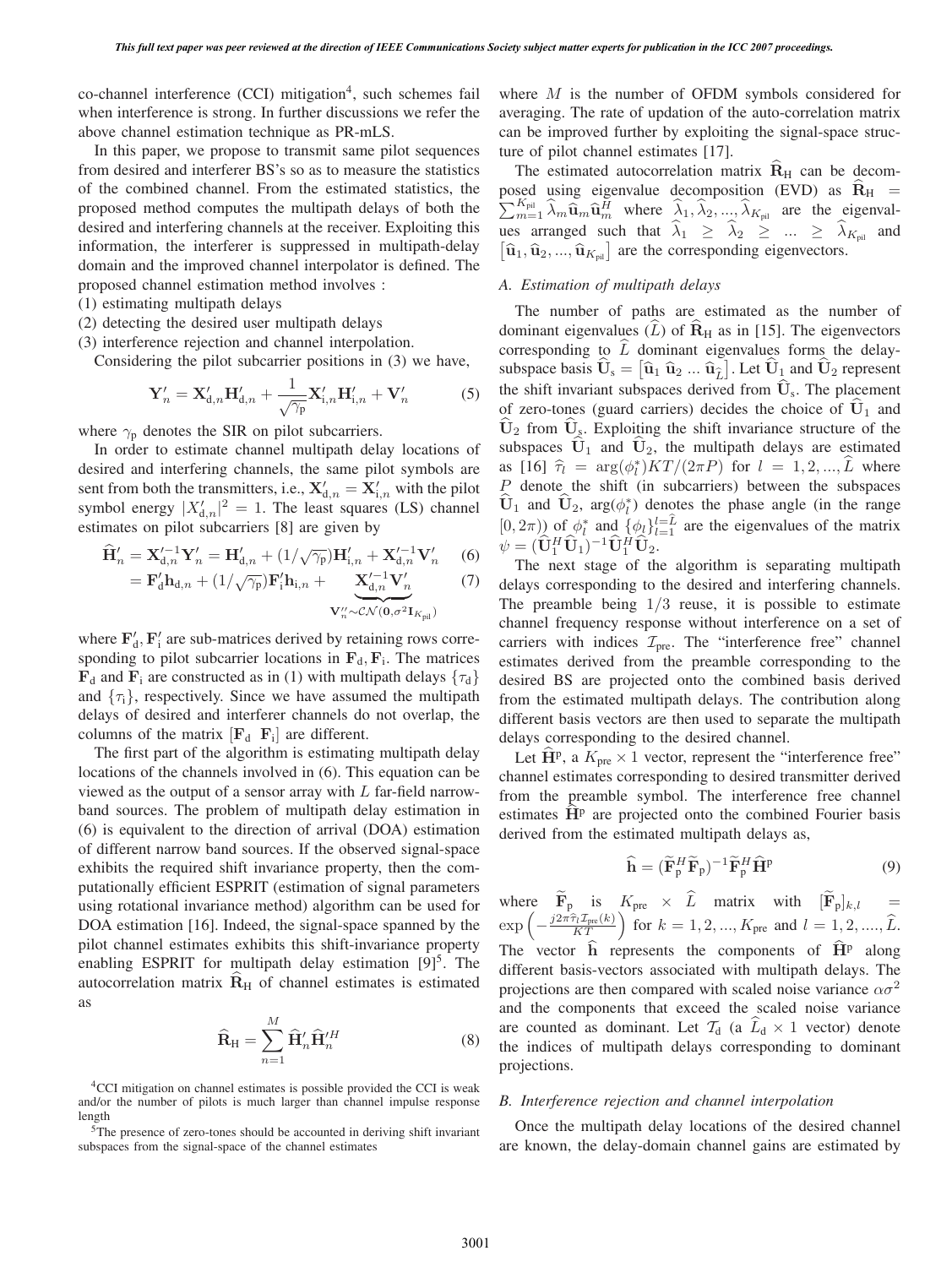projecting the pilot channel estimates onto the Fourier basis as follows:

$$
\widehat{\mathbf{h}}_{c,n} = (\widetilde{\mathbf{F}}_c^{\prime H} \widetilde{\mathbf{F}}_c^{\prime})^{-1} \widetilde{\mathbf{F}}_c^{\prime H} \widehat{\mathbf{H}}_n^{\prime}
$$
\n(10)

where  $\mathbf{F}_c'$  is  $K_{\text{pil}} \times L$  matrix with  $[\mathbf{F}_c']$  $\zeta_{\mathbf{k},l}^{\prime} = \exp \left( -\frac{j2\pi \hat{\tau}_l \mathcal{I}_{\text{pil}}(k)}{KT} \right)$ for  $k = 1, 2, ..., K_{pil}$  and  $l = 1, 2, ..., \hat{L}$ . The desired channel impulse response estimates are the components of  $h_{c,n}$  with indices  $\mathcal{T}_d$  i.e.,  $\mathbf{h}_{d,n} = \mathbf{h}_{c,n}(\mathcal{T}_d)$ . Finally, we derive frequency domain channel estimates on the subcarriers of the desired user as

$$
\widehat{\mathbf{H}}_{d,n} = \widetilde{\mathbf{F}}_{d} \widehat{\mathbf{h}}_{d,n} \tag{11}
$$

where  $\tilde{\mathbf{F}}_d$  is a  $K_d \times \hat{\mathbf{L}}_d$  matrix with  $[\tilde{\mathbf{F}}_d]_{k,l}$  $\exp\left(-\frac{j2\pi\hat{\tau}_l\mathcal{I}_d(k)}{KT}\right)$  for  $k = 1, 2, ..., K_d$  and  $l \in \mathcal{T}_d$ . The channel estimates  $H_{d,n}$  can be further improved by exploiting the time correlation of temporal channel estimates  $h_{d,n}$  due to Doppler using a FIR (finite impulse response) filter. The co-efficients of the FIR filter are derived using Weiner filter theory [18]. However, in this paper we have not exploited channel time correlation information but have focused only on the interference mitigation aspect.

### IV. BER ANALYSIS

In this section, we measure the performance of the proposed estimator by evaluating bit error rate (BER) with Gray coding. The BER is analyzed for the case of strong co-channel interference on pilot subcarriers and zero interference on data subcarriers ( $\gamma_d = \infty$ ).

The effect of channel estimation error on the BER performance of OFDM systems in Rayleigh fading channels has been studied in [19]. The analysis yields a closed form expression for BER for constellations with Gray coding. The BER is derived for a general case where the channel estimates on data subcarriers is a linear function of pilot channel estimates. The channel estimate on a  $k<sup>th</sup>$  data subcarrier is derived as,

$$
\widehat{H}_k = \mathbf{a}_k^H \widehat{\mathbf{H}}' \tag{12}
$$

where  $a_k^H$  is the linear combiner and  $\hat{H}'$  is the channel estimates on pilot subcarriers. The expression for BER involves statistics of the channel estimate  $\hat{H}_k$  and the true channel response  $H_k$  on  $k^{\text{th}}$  data subcarrier. Define

$$
\sigma_{\mathrm{H},k}^{2} \triangleq \frac{1}{2} E[|H_{k}|^{2}], \quad \sigma_{\hat{\mathrm{H}},k}^{2} \triangleq \frac{1}{2} E[|\hat{H}_{k}|^{2}], \quad (13)
$$

where  $E[|H_k|^2]$  and  $E[|\hat{H}_k|^2]$  represent the variance of the setual and estimated channel responses on  $k^{\text{th}}$  subcarrier reactual and estimated channel responses on  $k<sup>th</sup>$  subcarrier, respectively. The cross-correlation between actual and estimated channel and the corresponding correlation coefficients are defined as

$$
\mu_{1,k} + j\mu_{2,k} \triangleq \frac{1}{2} E[\hat{H}_k H_k^*],\tag{14}
$$

$$
\kappa_{1,k} \triangleq \frac{\mu_{1,k}}{\sigma_{\mathcal{H},k}\sigma_{\hat{\mathcal{H}},k}}, \quad \kappa_{2,k} \triangleq \frac{\mu_{2,k}}{\sigma_{\mathcal{H},k}\sigma_{\hat{\mathcal{H}},k}}.
$$
 (15)

The closed form expression for BER (with QPSK modulation) on  $k<sup>th</sup>$  subcarrier is given by

$$
P_{b}(k) = \frac{1}{2} \left[ 1 - \frac{C_1}{2} - \frac{C_2}{2} \right]
$$
 (16)

where

$$
C_1 = \frac{\frac{(\kappa_{1,k} + \kappa_{2,k})}{\sqrt{2}}}{\sqrt{1 + \frac{1}{\lambda} - \frac{(\kappa_{1,k} - \kappa_{2,k})^2}{2}}}; \ \ C_2 = \frac{\frac{(\kappa_{1,k} - \kappa_{2,k})}{\sqrt{2}}}{\sqrt{1 + \frac{1}{\lambda} - \frac{(\kappa_{1,k} + \kappa_{2,k})^2}{2}}}
$$

Finally the overall BER is given by

$$
P_{\mathbf{b}} = \frac{1}{K_{\mathbf{d}}} \sum_{k \in \mathcal{I}_{\mathbf{d}}} P_{\mathbf{b}}(k) \tag{17}
$$

.

## *A. BER for the proposed subspace based method*

Assuming the multipath delays are estimated and tagged without any error, the linear combiner for  $k<sup>th</sup>$  subcarrier is given by

$$
\mathbf{a}_k^H = \mathbf{e}_k^T \mathbf{F}_d \mathbf{P} (\mathbf{F}_c^{\prime H} \mathbf{F}_c^{\prime})^{-1} \mathbf{F}_c^{\prime H}
$$
 (18)

where  $\mathbf{F}'_c = [\mathbf{F}'_d \ \mathbf{F}'_i]$  and  $\mathbf{e}_k$  denotes the column vector<br>with K elements whose  $k^{\text{th}}$  entry is 1 and other entries are with  $K$  elements whose  $k^{\text{th}}$  entry is 1 and other entries are 0. The selection matrix  $\mathbf{P} = [\mathbf{I}_{L_d} \mathbf{0}_{L_d \times L_i}]$  selects the CIR components corresponding to desired channel. For the given components corresponding to desired channel. For the given linear combiner, the channel statistics are given by

$$
\sigma_{\mathrm{H},k}^{2} = \frac{1}{2} \sum_{l=0}^{L_{\mathrm{d}}-1} \sigma_{l}^{2}, \quad \sigma_{\mathrm{\tilde{H}},k}^{2} = \frac{1}{2} \left( \sum_{l=0}^{L_{\mathrm{d}}-1} \sigma_{l}^{2} + \sigma^{2} \mathbf{a}_{k}^{H} \mathbf{a}_{k} \right)
$$
(19)

$$
\mu_{1,k} = \frac{1}{2} \sum_{l=0}^{L_d - 1} \sigma_l^2 \quad \text{and} \quad \mu_{2,k} = 0 \tag{20}
$$

Substituting (19) and (20) into (15) we evaluate the BER as in (17). Let  $P_{b,ss}$  denote the BER evaluated for the proposed subspace based method. Observe that  $P_{b,ss}$  is only a function of power delay profile of the desired channel.

#### *B. BER for PR-mLS based method*

In the case of PR-mLS based method the LS channel estimates on pilots are given by

$$
\widehat{\mathbf{H}}' = \mathbf{H}'_d + (1/\sqrt{\gamma_p})\mathbf{X}'^{-1}_d \mathbf{X}'_i \mathbf{H}'_i + \mathbf{X}'^{-1}_d \mathbf{V}'. \tag{21}
$$

The linear combiner for the PR-mLS method is given as

$$
\mathbf{a}_k^H = \mathbf{e}_k^T \mathbf{F}_{\rm cp} (\mathbf{F}_{\rm cp}^{\prime H} \mathbf{F}_{\rm cp}^{\prime})^{-1} \mathbf{F}_{\rm cp}^{\prime H}
$$
 (22)

where  $\mathbf{F}_{cp}$  is the modified matrix obtained from the K-point DFT matrix by selecting first  $L_{cp}$  columns and  $\mathbf{F}'_{cp}$  is the modified  $\mathbf{F}_{cp}$  matrix by selecting the rows corresponding to pilot indices  $\mathcal{I}_{\text{pil}}$ . For the given linear combiner the channel statistics are given by

$$
\sigma_{\mathrm{H},k}^2 = \frac{1}{2} \sum_{l=0}^{L_d - 1} \sigma_l^2 \tag{23}
$$

$$
\sigma_{\hat{\mathbf{H}},k}^2 = \frac{1}{2} \mathbf{a}_k^H \left( \mathbf{R}_d + (1/\gamma_p) \mathbf{X}_d'^{-1} \mathbf{X}_i' \mathbf{R}_i \mathbf{X}_i'^H \mathbf{X}_d'^{-H} + \sigma^2 \mathbf{I}_{K_{\text{pil}}} \right) \mathbf{a}_k
$$
\n(24)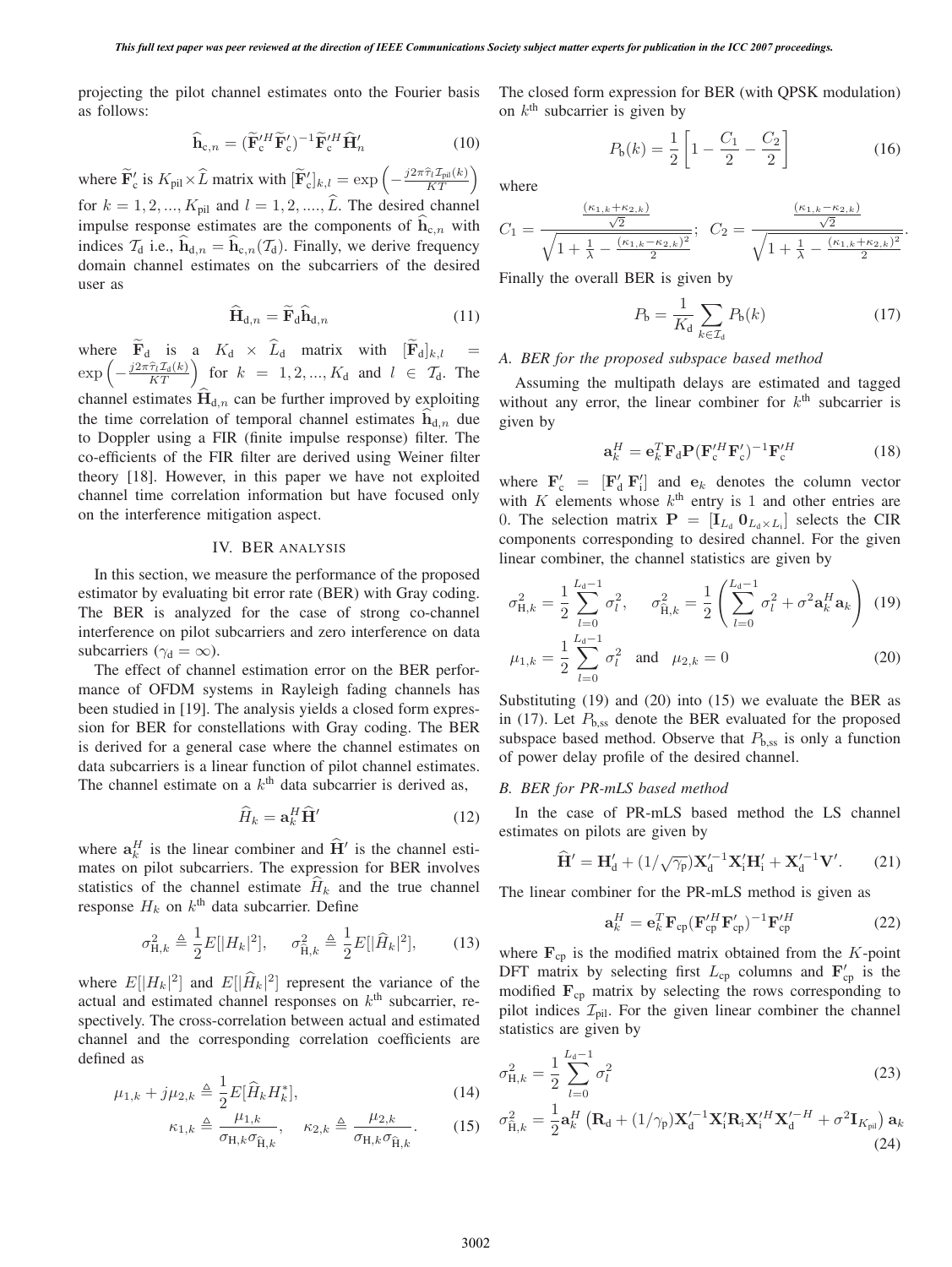and the cross-correlation term is given as

$$
\mu_{1,k} + j\mu_{2,k} = \frac{1}{2} \left( \mathbf{a}_k^H \mathbf{r}_k \right) \tag{25}
$$

where  $\mathbf{R}_{d} = \mathbf{F}'_d \left( E\left[ \mathbf{h}_d \mathbf{h}_d^H \right] \right) \mathbf{F}'_d^H$ ,  $\mathbf{R}_i = \mathbf{F}'_i \left( E\left[ \mathbf{h}_i \mathbf{h}_i^H \right] \right) \mathbf{F}'_i^H$ <br>and  $\mathbf{r}_k$  is the  $k^{\text{th}}$  column of  $\mathbf{F}'_d \left( E\left[ \mathbf{h}_d \mathbf{h}_d^H \right] \right) \mathbf{F}^H_d$ . Substi  $(23)$ ,  $(24)$  and  $(25)$  into  $(15)$  we evaluate the BER as in  $(17)$ . Let  $P_{\text{b,}mls}$  denote the BER evaluated for the PR-mLS method. Observe that the  $P_{\text{b,mls}}$  is a function of power delay profile of both desired and interferer channels.

# V. ANALYTICAL AND SIMULATED NMSE, BER RESULTS

We demonstrate the performance of the proposed estimator by computer simulations. An OFDM system is simulated with following parameters [21]: center frequency  $f_c = 2.2 \text{GHz}$ , bandwidth  $B = \frac{1}{T} = 5$ MHz, total number of subcarriers used  $K = 512$ , number of useful subcarriers  $K = 420$ , length of  $K = 512$ , number of useful subcarriers  $K<sub>u</sub> = 420$ , length of cyclic prefix  $L_{cp} = 32$ , OFDM symbol duration  $T_s = (K +$  $L_{cp}$ )T. Each transmitter is allocated  $K_{\text{pre}} = \frac{420}{3} = 140$  non-<br>overlapping equi-spaced subcarriers over the preamble symbol overlapping equi-spaced subcarriers over the preamble symbol and the subsequent data symbols are allocated  $K_{\text{pil}} = 26$  pilots (with reuse-1). The scalar  $\alpha$  is set to 10. A OFDM burst consists of 5 frames and each frame consists of 100 OFDM symbols. A preamble symbol is transmitted at the start of every frame.

We have considered a 4 tap channel model for the desired and interferer signals. The multipath delays are generated with a minimum spacing of 0.5<sup>T</sup> between any two paths. The maximum delay difference between the desired signal and the interferer signal is within the duration of cyclic prefix. Since the auto-correlation matrix is estimated with finite averaging the ability of the ESPRIT algorithm to resolve closely spaced paths is limited. This is the only reason why we limit the minimum spacing between any two paths to 0.5T. The power delay profile (pdp) of the channel is assumed to be uniform. The channel paths fade independently according to Jakes' power spectrum [20]. The normalized fade rate is  $f_dT_s$  =  $0.004$  (vehicular speed = 10m/s).

The performance of the algorithm is evaluated using normalized mean square error (NMSE) and bit error rate (BER) by averaging over channels with different multipath delay locations. In evaluating BER results, we consider both raw and coded OFDM system. For the coded OFDM system, the input bits are encoded with rate 1/2 parallel concatenated convolutional codes (turbo-codes) and then modulated using QPSK scheme. The synchronous interferer signal is also assumed to be QPSK modulated. The NMSE is defined as  $(\text{for some } n) \text{ NMSE} = \frac{E[||\mathbf{H}_{d,n}-\hat{\mathbf{H}}_{d,n}||^2]}{E[||\mathbf{H}_{d,n}||^2]}.$ <br>Fig. 1 compares the NMSE performal

Fig. 1 compares the NMSE performance of proposed subspace (SS) method and pseudo-random (PR-mLS) pilot data based channel estimation methods with co-channel interference with pilot SIR ( $\gamma_p$ ) = 0dB, 6dB. The NMSE is measured at the end of  $n = 60$  OFDM symbol. The performance of PRmLS based method is evaluated based on channel interpolation method as explained in section IV-B. It is observed that the PR-mLS based channel estimation method fails for severe



Fig. 1. NMSE convergence plot comparing proposed subspace method (SS) with PR-mLS based method for different  $\gamma_p$  at  $n = 60$ 



Fig. 2. Raw BER performance comparing proposed subspace method (SS) with PR-mLS based method for different  $\gamma_p$ 

CCI and suffers from an irreducible error floor. The plot shows a significant improvement in the performance of the subspace-based channel estimation technique. The subspace based estimates the multipath delay locations of the desired and interferer channel and projects the pilot channel estimates onto the basis derived from the multipath delay information. Since the multipath delay locations of the desired and the interferer channel are assumed to be different, high quality channel estimation is possible. We have also plotted the NMSE performance of subspace based estimator with ideal multipath delay information as a reference for the proposed channel estimator.

The fig. 2 shows the BER performance of an uncoded OFDM system for different pilot SIRs ( $\gamma_p = 0$ dB, 6dB). The data is assumed to be interference free. As expected, the BER for the proposed method decreases with increase in SNR where as the BER saturates for PR-mLS. Also observe that